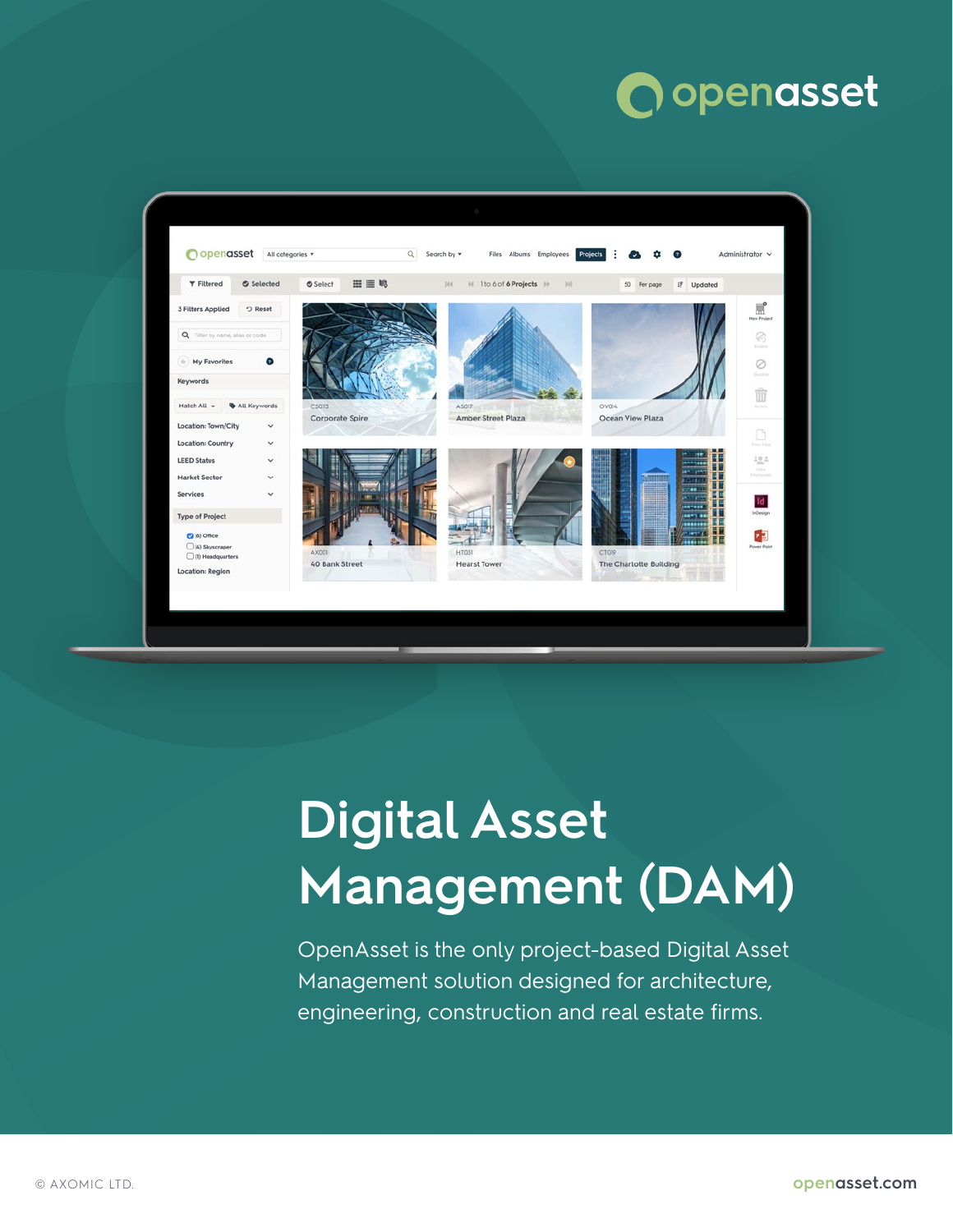# **Manage Your Images, Showcase Your Projects and Win More Business with OpenAsset**

**Our project-based technology is designed to support your daily operations with smart digital asset management tools — and it's the only solution built specifically for real estate and AEC firms.**

In the last two decades, we've helped more than **700 firms** around the world better manage their image libraries, improve business productivity, and create faster, better-performing proposals. Our tools make it easy to visualize and showcase projects, and ultimately, close more sales.



# **The Only Project-Based Digital Asset Management Solution for the Built World**



### **Boost Efficiency**

Find, use and share your assets faster and easier than ever while managing them in a secure, cloud-based environment.



### **Improve Productivity**

Quickly create high-quality proposals that close deals. Our DAM integrates with CRM and ERP platforms, allowing you to create bids that include project imagery and key data.



### **Maximize Value**

Our DAM solution makes it easy to find and repurpose your images, so you get the most out of your investment.



### **Strengthen Your Brand**

Keep every proposal on-budget and on-brand with consistent imagery and design. With OpenAsset's DAM, you ensure users only access high-quality approved images.

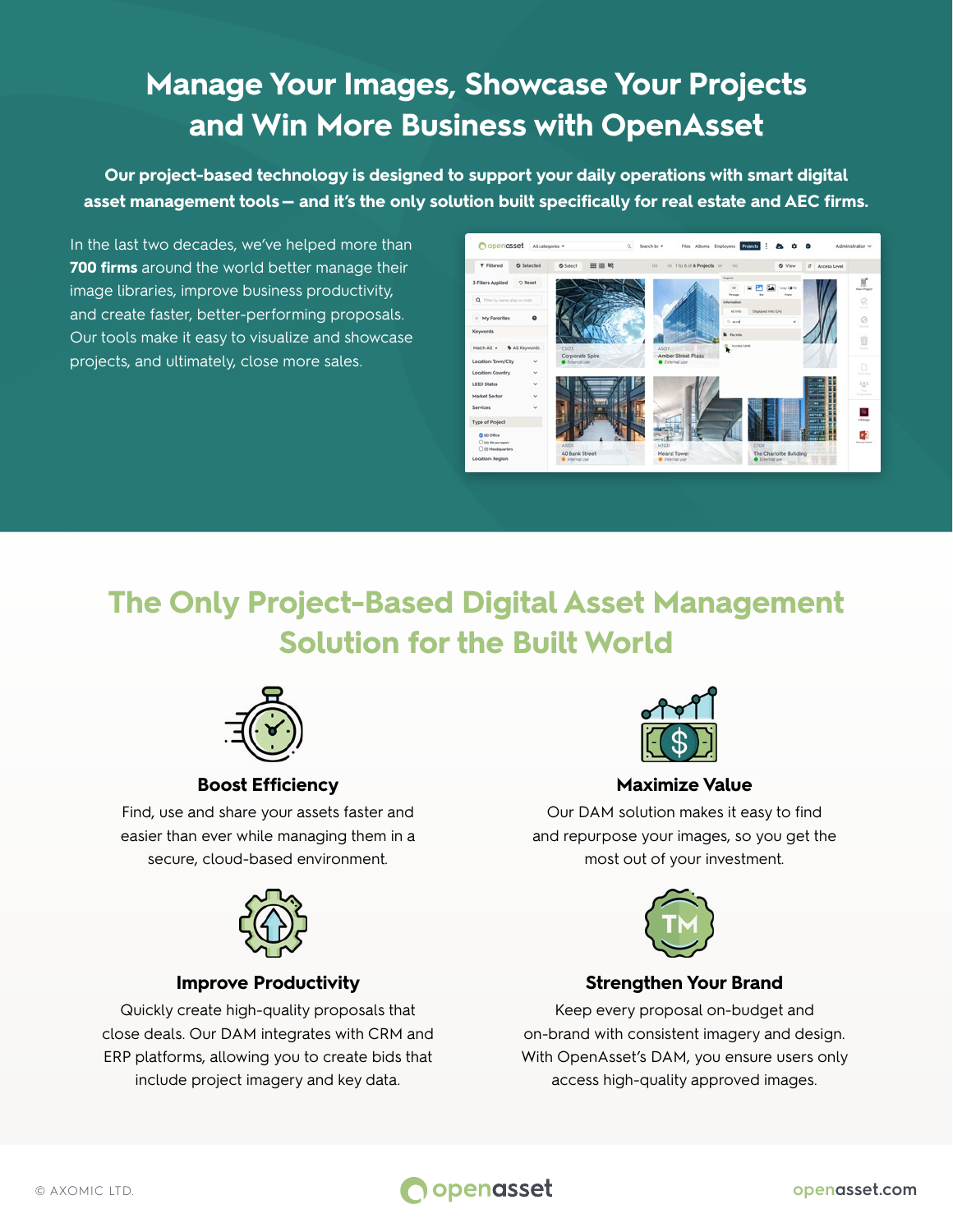# **OpenAsset Works Around Your Business**

Our technology solution is tailor-made for AEC and real estate firms. Produce more content faster, and create better proposals that win more business.



**Team** or **enterprise** licenses depending on the needs of your business.



**Onboarding and services** with our amazing Onboarding and Customer Success team.



We look after your **data**. Your assets are stored, secured and accessible.

### **Additional Modules: Employee Module**

Create employee resumes within minutes.

#### **Various Integration Modules**

Integrate software like CRM, ERP and CPM platforms.

## **Artificial Intelligence in OpenAsset**

**Image similarity** - The ability of image recognition to identify similar images, ultimately simplifying search.



### **Features and Integrations**

- Cloud-based
- **C** Simple project and across-project search
- **C** Automated project-based tagging
- $\bullet$  Batch editing
- **C** Access level settings
- **O** Multimedia file support

#### **Integrations with:**

- **C** CRM and ERPs
- **C** Construction Project Management Platforms
- **C** REST API & Integration Automation Platform available for custom integrations
- **O** Document Creation Software

Check out our full list of integrations **[here](https://openasset.com/integrations)**.